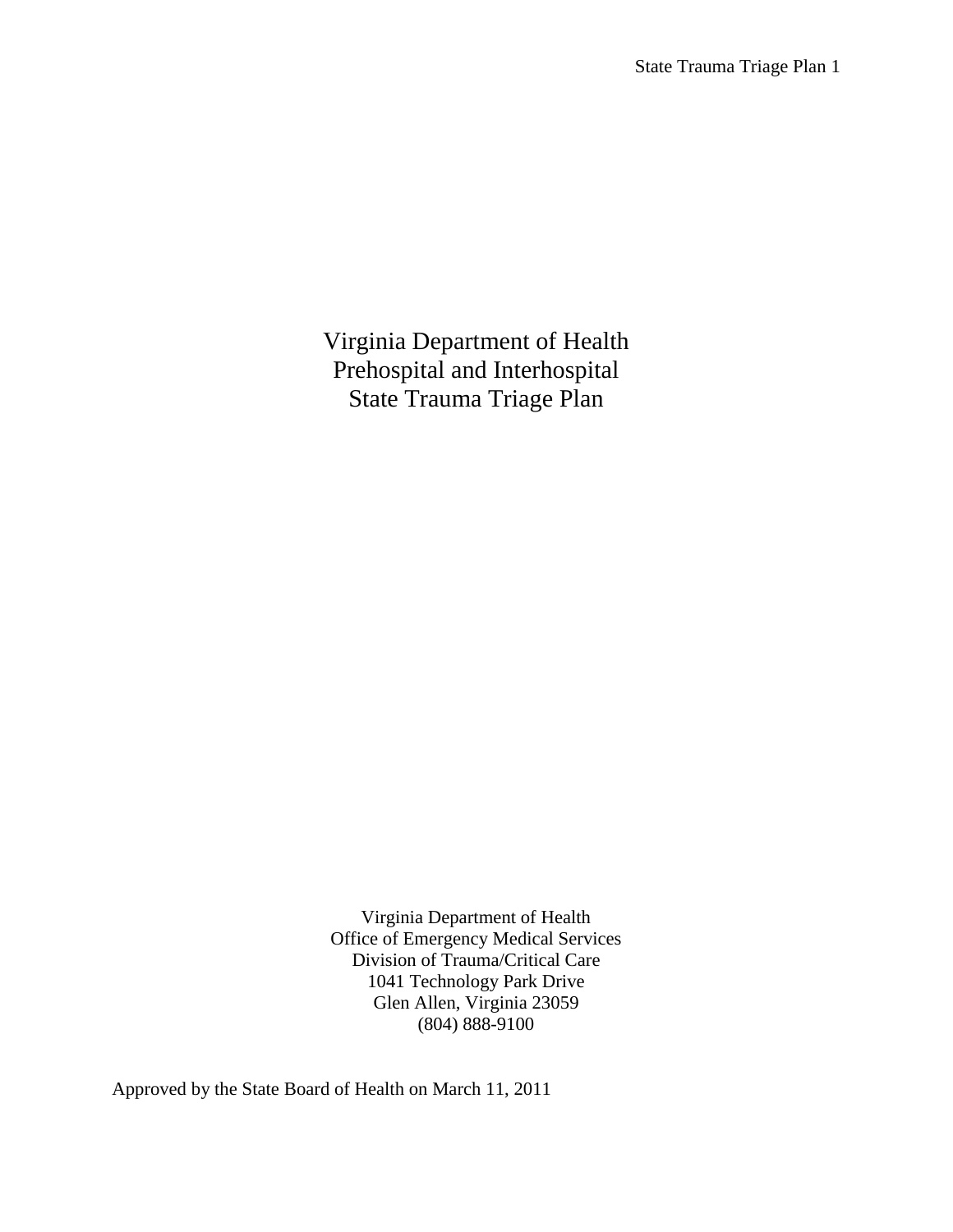| <b>Executive Summary</b>                                             | 3              |
|----------------------------------------------------------------------|----------------|
| Definition of a Trauma Victim                                        | $\overline{4}$ |
| <b>Field Trauma Triage Decision Scheme</b>                           | $\overline{4}$ |
| <b>Trauma Patient Transport Considerations</b>                       | 6              |
| Inter-Hospital Triage Criteria                                       | 8              |
| <b>Adult Criteria</b>                                                | $8\,$          |
| Pediatric Criteria                                                   | 9              |
| Pediatric Trauma Score                                               | 9              |
| <b>Burn Related Injuries</b>                                         | 10             |
| Inter-hospital Transport by Helicopter                               | 10             |
| <b>Trauma Triage Quality Monitoring</b>                              | 11             |
| Virginia Designated Trauma Centers and Designation Level Description | 14             |
| Map of Virginia Trauma Centers                                       | 14             |
| List of trauma Centers and Addresses                                 | 14             |
| Minimum Surgical Specialties for Trauma Designation                  | 16             |
| Minimum Medical Specialties for Trauma Designation                   | 17             |
| <b>Trauma Triage Related Resources</b>                               | 17             |
| <b>Works Cited</b>                                                   | 18             |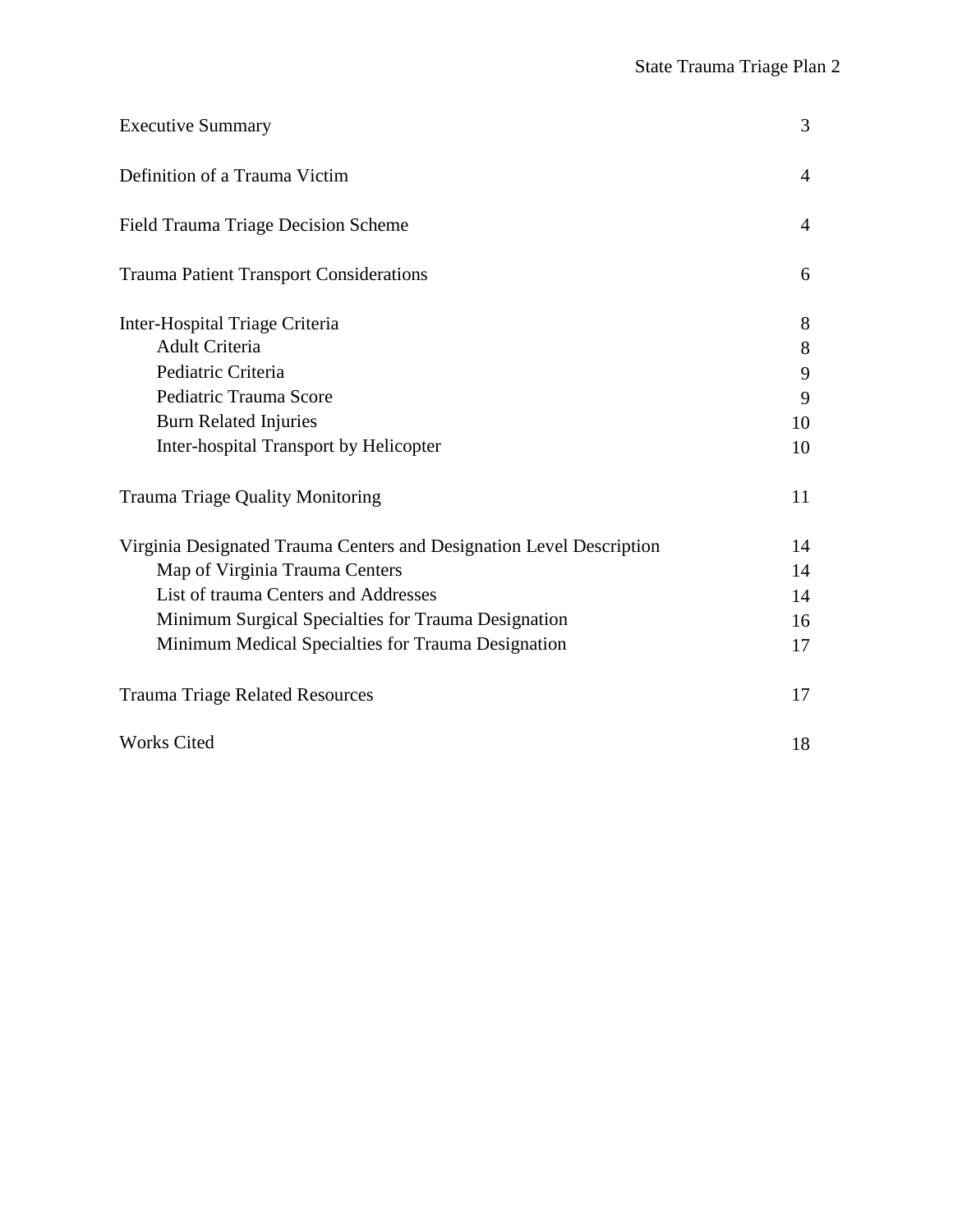# **Executive Summary**

Under the *Code of Virginia* **§** *32.1-111.3*, The Virginia Department of Health (VDH), has been charged with the responsibility of maintaining a Statewide Trauma Triage Plan. EMS Regulation 12 VAC 5-31-390 states that all Emergency Medical Services (EMS) agencies shall participate in trauma triage plans. This plan is to include prehospital and inter-hospital patient transfers. All trauma triage plans must be submitted to the VDH Office of Emergency Medical Services, (OEMS) for approval.

The Statewide Trauma Triage Plan establishes minimum criteria for identifying trauma patients and the expectation that these patients shall enter the "trauma system" and receive rapid definitive trauma care at appropriate hospitals. Regional trauma triage plans may augment the Commonwealth's minimum trauma triage standards by providing additional point of entry information such as hospital capabilities, air medical services and others. At no time shall a regional or local plan set standards lower than prescribed by the state trauma triage plan or trauma center criteria. Individual regional and local systems may adapt the trauma triage plan to reflect the operational context in which they function.

VDH and the Trauma System Oversight and Management Committee (TSO&MC) of the State EMS Advisory Board endorse the Centers for Disease Control (CDC) *Field Triage Decision Scheme: The National Trauma Triage Protocol* and its accompanying document the *Guidelines for Field Triage of Injured Patients: Recommendations of the National Expert Panel on Field Triage,* and utilized these documents as the basis for this plan. The CDC is now home to the national trauma program and has assumed responsibility for establishing the national standard for trauma triage in cooperation with the American College of Surgeons (ACS) who has traditionally developed these criteria. Table 1 lists the organizations that endorse the *Guidelines for Field Triage of Injured Patients; Recommendations of the National Expert Panel on Field Triage* (Centers for Desease Control and Injury Prevention, 2009).

Table 1

| List of Organizations that have Endorsed the CDC Trauma Triage Scheme |
|-----------------------------------------------------------------------|
| Air and Surface Transport Nurses Association<br>$\bullet$             |
| Air Medical Physician Association<br>٠                                |
| American Academy of Pediatrics<br>٠                                   |
| American College of Emergency Physicians                              |
| American College of Surgeons                                          |
| <b>American Medical Association</b>                                   |
| American Pediatric Surgical Association<br>٠                          |
| <b>American Public Health Association</b><br>$\bullet$                |
| Commission on Accreditation of Medical Transport Systems              |
| <b>International Association of Flight Paramedics</b><br>٠            |
| National Association of Emergency Medical Technicians<br>$\bullet$    |
| National Association of Emergency Medical Services Educators          |
| National Association of Physicians<br>$\bullet$                       |
| National Association of State Emergency Medical Service Officials     |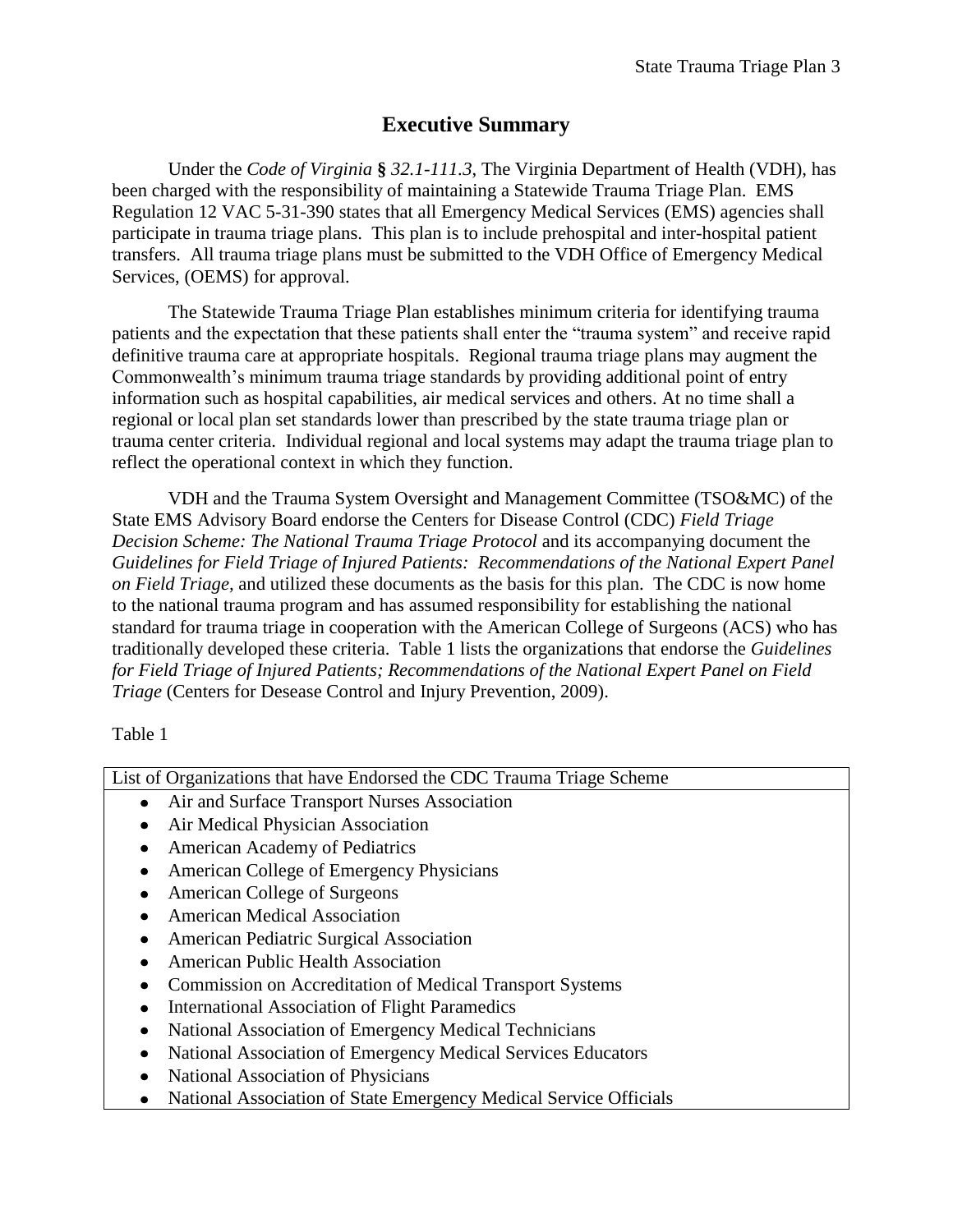- National Native American Emergency Medical Services Association  $\bullet$
- National Ski Patrol
- The Joint Commission
- With concurrence from the National Highway and Traffic Safety Administration

Source: Centers for Disease Control and Prevention, 2009

The Virginia Trauma System is an inclusive system; therefore, all hospitals are required to participate in the Trauma Triage Plan. Establishing a comprehensive statewide emergency medical care system, incorporating healthcare facilities, transportation, human resources, communications, and other components as integral parts of a unified system serves to improve the delivery of EMS and thereby decrease morbidity, hospitalization, disability, and mortality. This document will provide a uniform set of criteria for prehospital and inter hospital triage and transport of trauma patients.

## **Definition of a Trauma Victim**

The Virginia Trauma System defines a "trauma victim" as a person who has acquired serious injuries and or wounds brought on by either an outside force or an outside energy. These injuries and or wounds may affect one or more body systems by blunt, penetrating, or burn injuries. These injuries may be life altering, life threatening or ultimately fatal wounds.

Trauma patient recognition and triage is a two-tiered system:

- Initial field triage in the prehospital environment (pre-hospital criteria), and;
- Secondary triage or trauma patient recognition and appropriate timely triage by all Virginia hospitals

## **Field Trauma Triage Decision Scheme**

Figure 1 illustrates the Virginia Trauma Triage Decision Scheme. The Virginia scheme was developed by members of the Emergency Medical Service Advisory Board's (EMS Advisory Board) TSO&MC with input from the Medical Direction Committee. The CDC *Field Triage Decision Scheme: The National Trauma Triage Protocol* was utilized as the basis for the development of the Virginia scheme.

The Virginia scheme differs from the CDC scheme in two ways. First, Steps One and Two replace the term "transported preferentially to the highest level of care within the trauma system" with "transported preferentially to a Level I and Level II trauma center." Level I and Level II trauma centers are the highest level of trauma care in Virginia. The second difference is between Steps Three and Four. The CDC language that states; "transport to the closest appropriate trauma center" was changed to "transport to the closest appropriate hospital." This was done to accommodate for the fact that the CDC document was created with consideration for systems that have Level IV and Level V trauma centers, which Virginia does not have.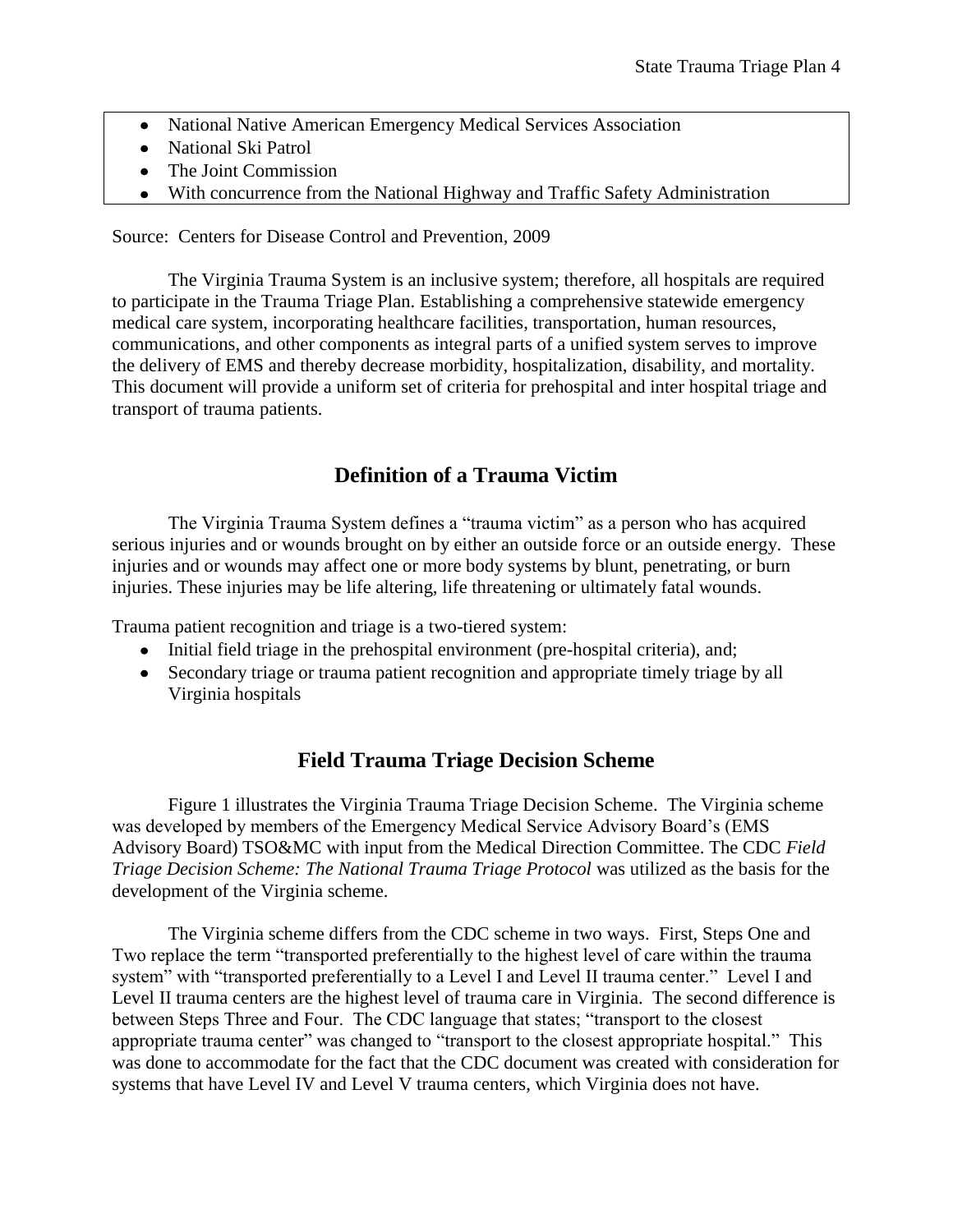#### Figure 1 Virginia Field Trauma Triage Decision Scheme

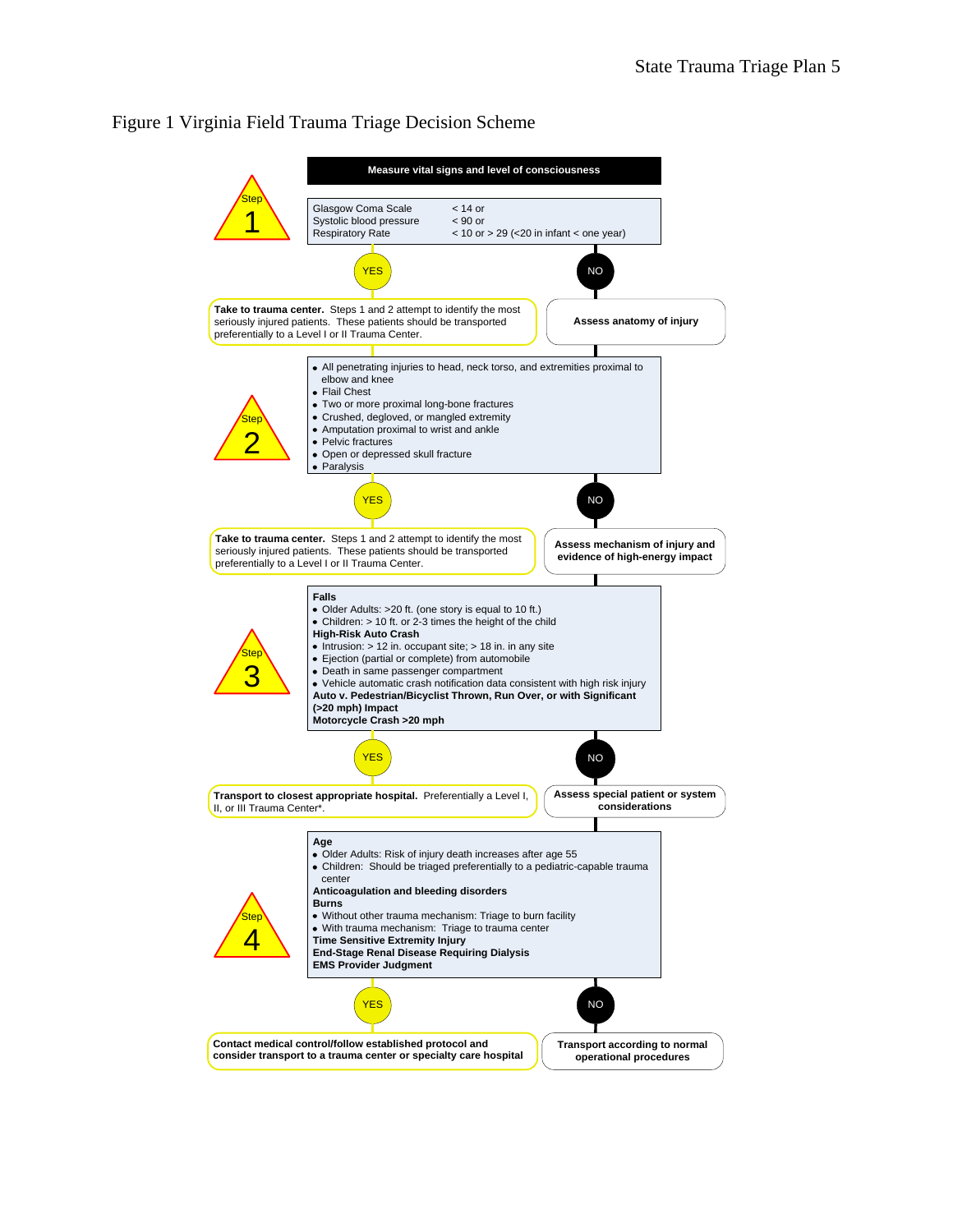**Note:** Prehospital providers should transfer trauma patients with uncontrolled airway, uncontrolled hemorrhage, or if there is CPR in progress to the closest hospital for stabilization and transfer.

The Medical Direction Committee of the EMS Advisory Board requested that the following statement from page 23 of the CDC's *Guidelines for Field Triage of Injured Patients; Recommendations of the National Expert Panel on Field Triage* be included in this document:

Transition from Step Three to Step Four of Field Trauma Triage Decision Scheme:The answer of "yes" at Step Three of the Decision Scheme mandates transport of the patient to the closest appropriate trauma center, not necessarily to a center offering the highest level of trauma care available, as is the case in Steps One and Two. Which center is the most appropriate at any given time will depend on multiple factors, including the level of trauma center readily available, the configuration of the local or regional trauma system, local EMS protocols, EMS system capacity and capability, transport distances and times, and hospital capability and capacity. Patients whose injuries meet mechanism-of-injury criteria but not physiologic or anatomic criteria do not necessarily require the highest level of care available. At the time of evaluation, these patients are hemodynamically stable, have a GCS of >14, and have no anatomic evidence of severe injury. Their risk lies only in the mechanism by which they were injured. Thus, they require evaluation but do not need immediate transport by EMS providers to a Level I or Level II facility. If a severe injury is identified at the initial hospital evaluation, these patients may be transferred subsequently to a higher level of trauma care. For patients who do not meet Step Three criteria, the EMS provider should proceed to Step Four of the Scheme (Centers for Desease Control and Injury Prevention, 2009, p. 23).

To review the above information, the evidence supporting the guideline and other detailed information about the rationale for field trauma triage the reader is referred to the document *"Guidelines for Field Triage of Injured Patients, Recommendations of the National Expert Panel of Field Triage.*" The document was released by the Centers for Disease Control and Injury Prevention via the Morbidity and Mortality Weekly Report (MMWR) on January 23, 2009 / Vol. 58 / No. RR-1. This report and other resource materials are available on-line at [http://www.cdc.gov/FieldTriage/.](http://www.cdc.gov/FieldTriage/)

## **Trauma Patient Transport Considerations**

EMS Patient Care Protocols must address transport considerations. Each jurisdiction is unique in its availability of trauma resources. Consideration should be given to the hospital(s) that is/are available in the region and the resources that they have available to trauma patients when developing a point of entry plan. Pre-planning for times when the primary hospital is not available to receive trauma patients because of multiple patients, diversion, or loss of resources such as electric power need to be made in advance of being on scene with a critical trauma patient.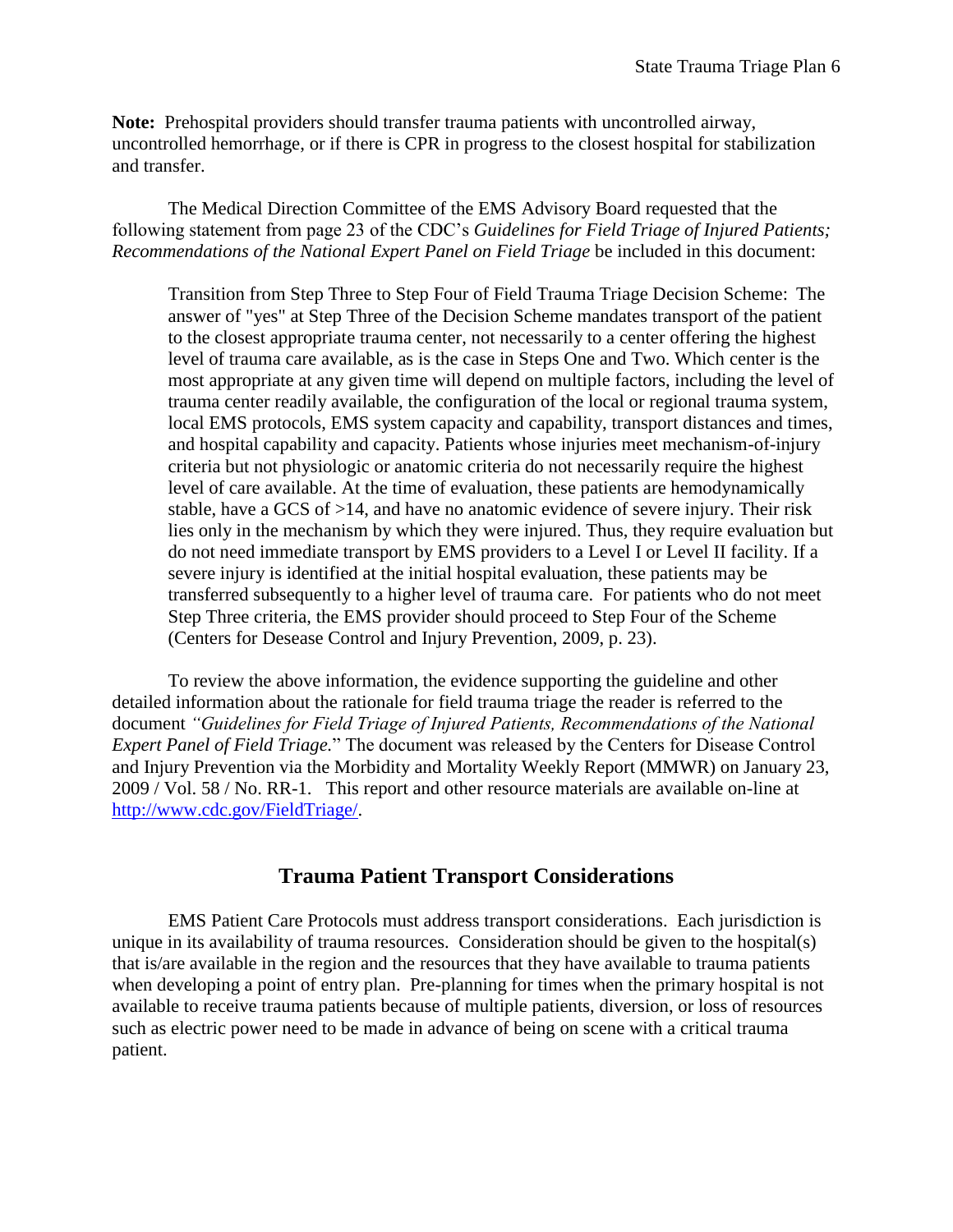Consideration should also be given to prehospital resources including the level of care available by the ground EMS crews, the closest appropriate Medevac service [Helicopter EMS (HEMS)] available at the time of the incident, and other conditions such as transport time and weather conditions. Use of Medevac services can assist with trauma patients reaching definitive trauma care in a timely fashion.

The developers of this plan identified the following criteria to initiate field transports by helicopter of trauma patients as defined in this plan. Field transport of trauma patients by helicopter would be expected to:

- 1. Lessen the time from on scene to a hospital compared to ground transport;
- 2. Bypass a non-trauma designated hospital to transport directly to a trauma center in not greater than 30 minutes;
- 3. Meet the clinical triage criteria for transport to the closest Level I Trauma Center, or when appropriate the closest Level II Trauma Center;
- 4. Meet the greater level of care needed by the patient, provided that the Medevac unit can be on scene in a time shorter than the ground unit can transport to the closest hospital; and/or,
- 5. Document extenuating circumstances such as safety, egress/access similar to other "extraordinary" care scenarios.

# **EMS Mass Casualty Incident (MCI) Plans and Disaster/Weapons of Mass Destruction (WMD) Plans**

Both prehospital and hospital providers should become familiar with other related plans. These plans represent a tiered response to a growing numbers of patients:

- MCI Plan;
- Disaster/WMD Plans; and
- Surge Capacity Plans.

The plans build upon one another. The Trauma Triage Plan is intended to guide treatment for a smaller number of patients that can be managed by resources available during normal day to day operations. MCI Plans provide additional guidance to agencies, municipalities and medical facilities when their normal resources are being strained. Surge plans are developed to meet the need of large scale events that may require caring for hundreds or even thousands of patients. The Trauma Triage Plan is intended for incidents that occur during normal EMS operations.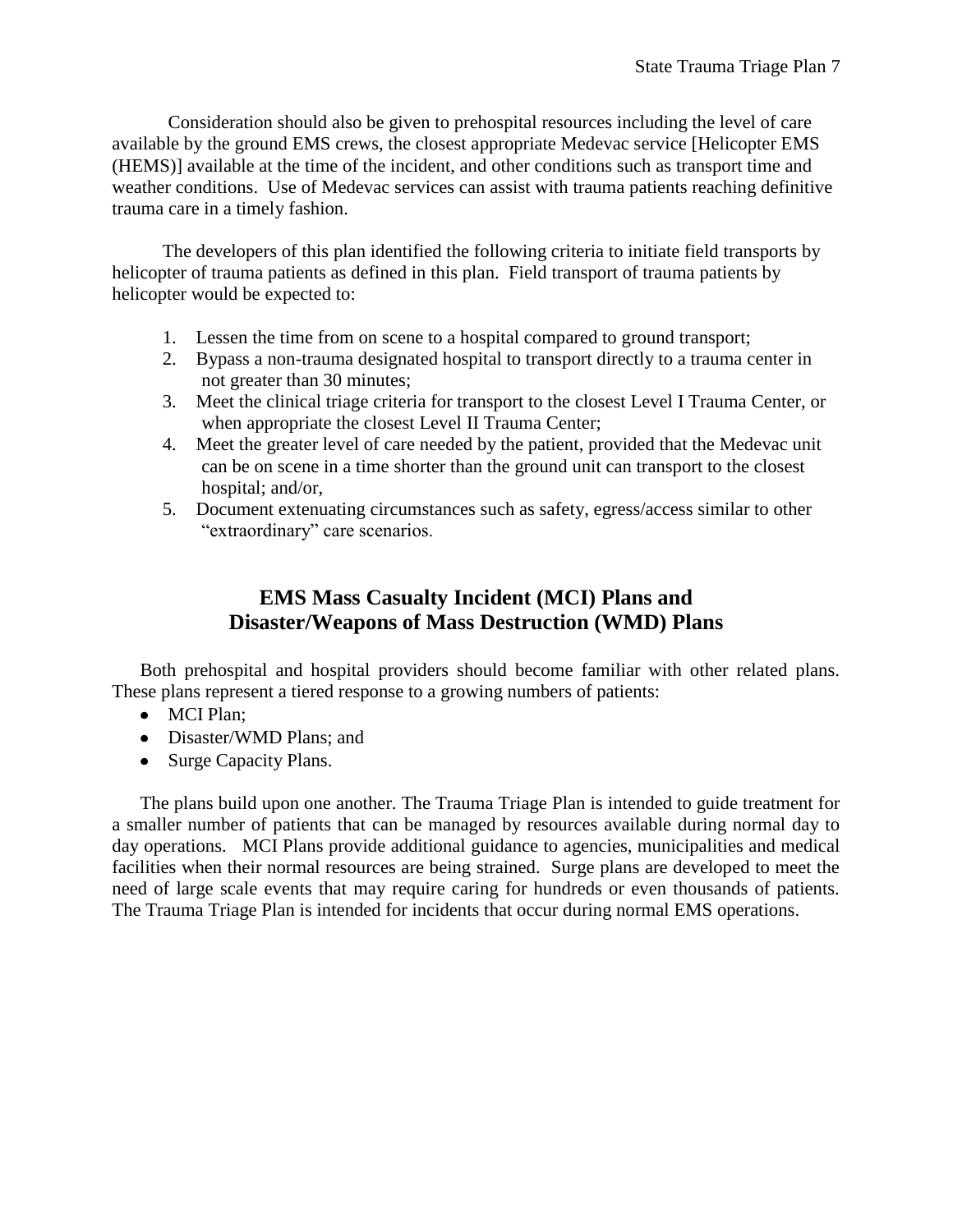# **INTER-HOSPITAL TRIAGE CRITERIA**

Hospitals not designated by VDH as a trauma center should expeditiously transfer injured patients who meet the physiological and/or anatomic criteria in Table 2 to an appropriate trauma center.

Table 2

| Adult Criteria: Based on the Resources for Optimal Care of the Injured Patient: 1999                                                           |
|------------------------------------------------------------------------------------------------------------------------------------------------|
| (American College of Surgeons, 1999) and adapted by the TSO&MC.                                                                                |
| <b>Respiratory</b>                                                                                                                             |
| Bilateral thoracic injuries<br>$\bullet$                                                                                                       |
| Significant unilateral injuries in patients under age 60 (e.g. pneumothorax, hemo-<br>$\bullet$                                                |
| pneumothorax, pulmonary contusion, >5 rib fractures)                                                                                           |
| Significant unilateral injuries in patients with pre-existing cardiac and/or respiratory<br>disease                                            |
| Respiratory compromise requiring intubation                                                                                                    |
| Flail chest                                                                                                                                    |
| <b>Central Nervous System</b>                                                                                                                  |
| Unable to follow commands<br>$\bullet$                                                                                                         |
| Open skull fracture<br>$\bullet$                                                                                                               |
| Extra-axial hemorrhage on CT, or any intracranial blood<br>$\bullet$                                                                           |
| Paralysis<br>$\bullet$                                                                                                                         |
| Focal neurological deficits<br>$\bullet$                                                                                                       |
| Glasgow Coma Scale $(GCS) \le 12$                                                                                                              |
| Cardiovascular                                                                                                                                 |
| Hemodynamic instability as determined by the treating physician                                                                                |
| Persistent hypotension<br>$\bullet$                                                                                                            |
| Systolic B/P $(<$ 100) without immediate availability of surgical team                                                                         |
| <b>Injuries</b>                                                                                                                                |
| Any penetrating injury to the head, neck, torso or extremities proximal to the elbow or<br>knee without a surgical team immediately available. |
| Serious burns/burns with trauma (see Table 5)                                                                                                  |
| Significant abdominal to thoracic injuries in patients where the physician in charge feels                                                     |
| treatment of injuries would exceed capabilities of the medical center                                                                          |
| <b>Special Considerations</b>                                                                                                                  |
| Trauma in pregnancy ( $\geq$ 24 weeks gestation)                                                                                               |
| Special needs individuals                                                                                                                      |
| Geriatric                                                                                                                                      |

• Bariatric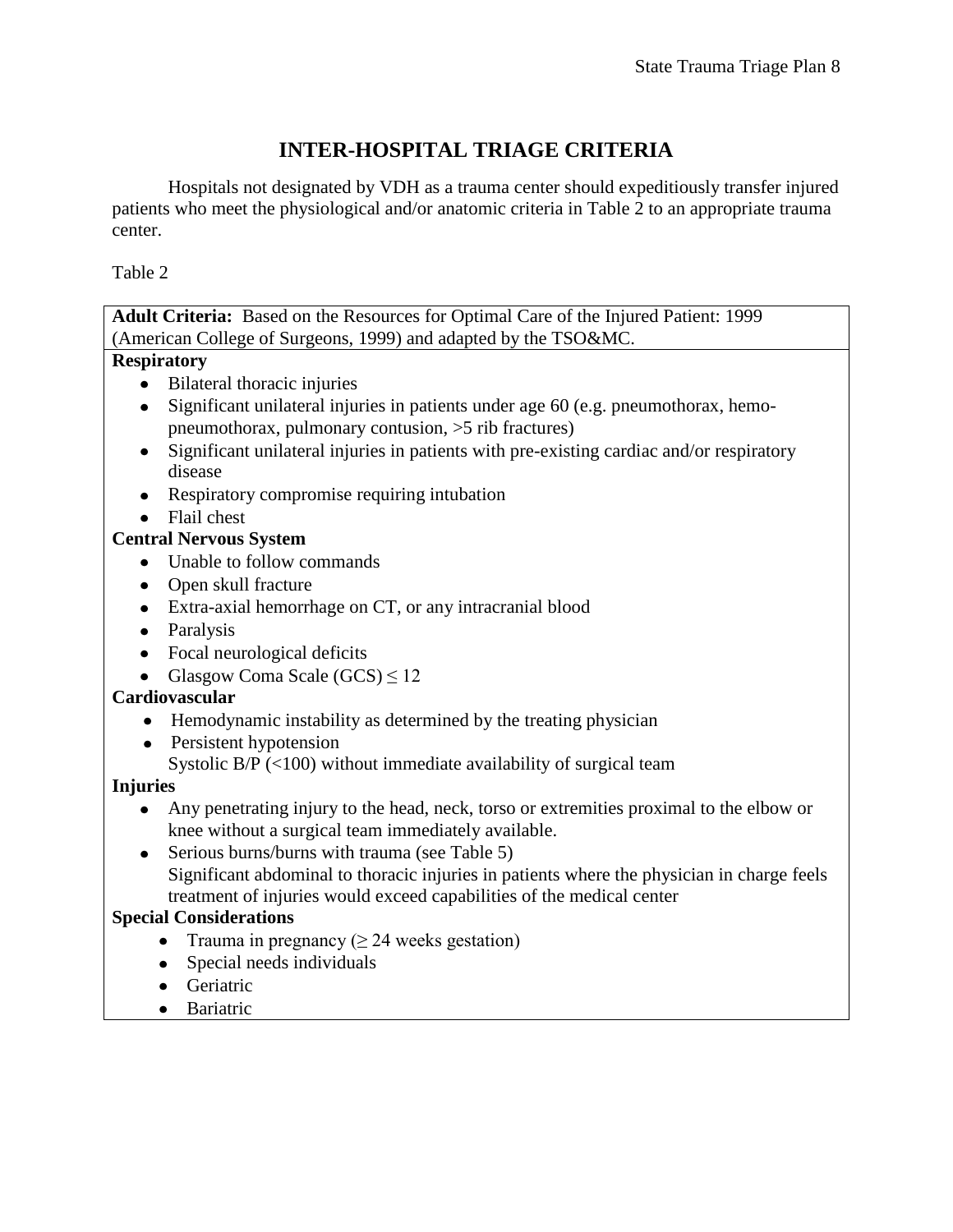Table 3

**Pediatric Criteria:** Based on the Resources for Optimal Care of the Injured Patient: 1999 (American College of Surgeons, 1999) and adapted by the TSO&MC.

All pediatric patients with Pediatric Trauma Scores  $\leq 6$  \* See pediatric trauma score in Table 4

#### **Respiratory**

- Bilateral thoracic injuries
- Significant unilateral injuries in patients with pre-existing cardiac and/or respiratory disease
- Flail chest

### **Central Nervous System**

- Open skull fracture
- Extra-axial hemorrhage on CT Scan
- Focal neurological deficits

### **Injuries**

- Any penetrating injury to the head, neck, chest abdomen or extremities proximal to the knee or elbows without a surgical team immediately available
- Combination of trauma with burn injuries
- Any injury or combination of injuries where the physician in charge feels treatment of the injuries would exceed the capabilities of the medical center

# **Pediatric Trauma Score**

Table 4

| <b>COMPONENT</b> | $+2$                      | $+1$                    | $\overline{\phantom{0}}$ |
|------------------|---------------------------|-------------------------|--------------------------|
| <b>Size</b>      | Child/adolescent, >20 Kg. | Toddler, 11-20 Kg.      | Infant, $<$ 10 Kg.       |
| Airway           | Normal                    | Assisted O2, mask,      | Intubated: ETT, EOA,     |
|                  |                           | cannula                 | Cric                     |
| Consciousness    | Awake                     | Obtunded; loss of       | Coma;                    |
|                  |                           | consciousness           | unresponsiveness         |
| Systolic B/P     | $>90$ mm Hg; good         | 51-90 mm Hg;            | $<$ 50 mm Hg.; weak      |
|                  | peripheral pulses,        | peripheral pulses,      | pulse rate; no pulses    |
|                  | perfusion                 | pulses palpable         |                          |
| Fracture         | None seen or suspected    | Single closed fracture  | Open, multiple           |
|                  |                           | anywhere                | fractures                |
| Cutaneous        | No visible injury         | Contusion, abrasion;    | Tissue loss; any         |
|                  |                           | laceration $<7$ cm; not | GSW/Stabbing;            |
|                  |                           | through fascia          | through fascia           |

Source: The Pediatric Trauma Score was first released as an accurate predictor of injury severity in pediatric trauma patients in 1987 (Tepas, 1987) Key for Pediatric Trauma Score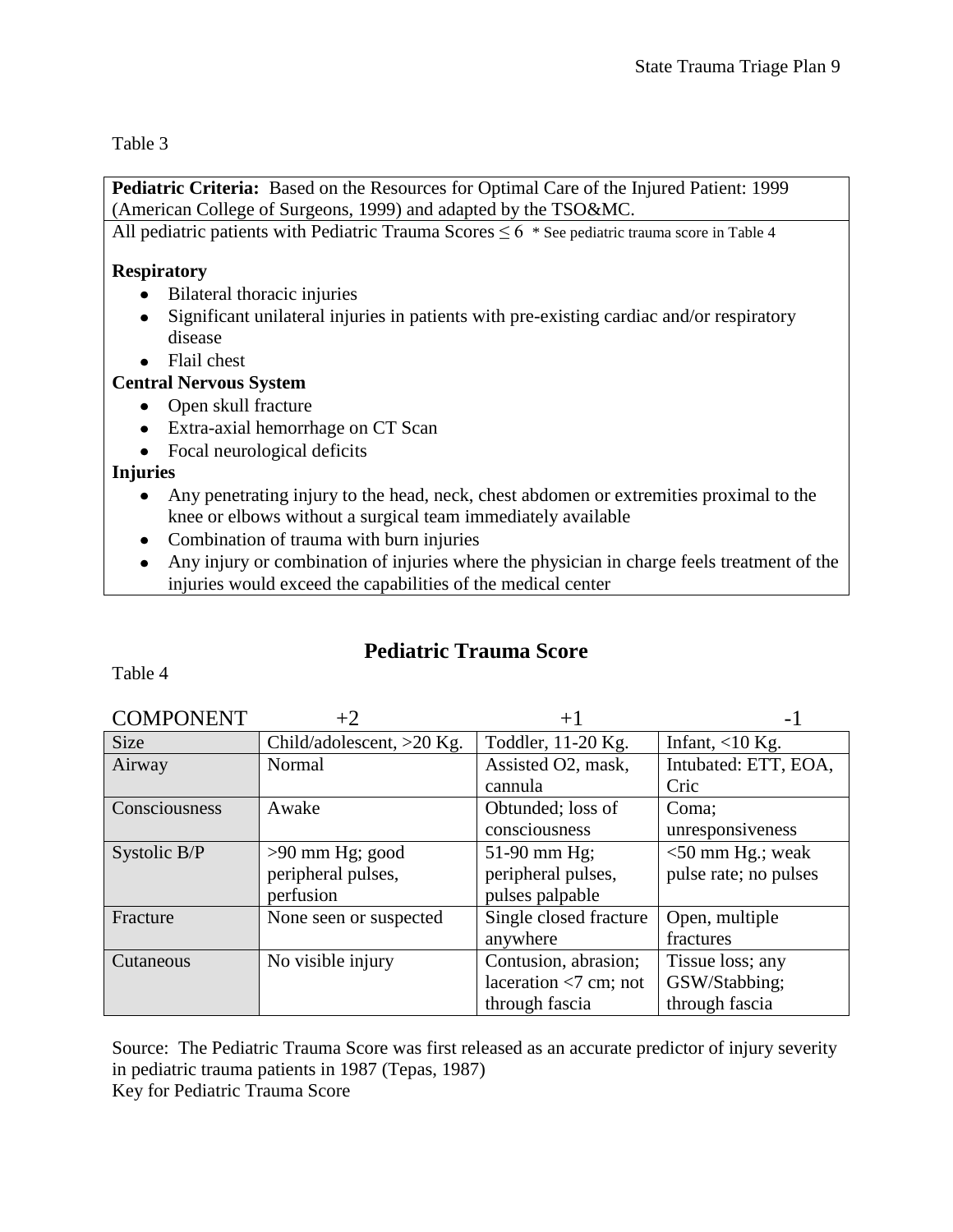| $B/P - Blood Pressure$      | $Cm -$ centimeter  | ETT – Endotracheal tube                  |
|-----------------------------|--------------------|------------------------------------------|
| $\mathsf{Imm}$ – millimeter | Kg - kilogram      | <b>EOA</b> – Esophageal Obturator Airway |
| $Hg$ – mercury              | $Q2 - \alpha$ ygen | $GSW -$ gunshot wound                    |

# **BURN-RELATED INJURIES**

Table 5

The American Burn Association has identified the following injuries that usually require referral to a burn center.

- Partial thickness and full thickness burns greater than 10 percent of the total body surface area (BSA) in patients under 10 or over 50 years of age.
- Partial thickness burns and full thickness burns greater than 20 percent BSA in other age groups.
- Partial thickness and full-thickness burns involving the face, eyes, ears, hands, feet, genitalia or perineum of those that involve skin overlying major joints.
- Full-thickness burns greater than five percent BSA in any age group.
- Electrical burns, including lightning injuries; (significant volumes of tissue beneath the surface may be injured and result in acute renal failure and other complications).
- Significant chemical burns.
- Inhalation injuries.
- Burn injury in patients with pre-existing illness that could complicate management, prolong recovery, or affect mortality.
- Any burn patient in whom concomitant trauma poses an increased risk of morbidity or mortality may be treated initially in a trauma center until stable before transfer to a burn center.
- Children with burns seen in hospitals without qualified personnel or equipment for their care should be transferred to a burn center with these capabilities.
- Burn injury in patients who will require special social and emotional or long term rehabilitative support, including cases involving child abuse and neglect.

# **Inter-Hospital Transports by Helicopter**

The developers of this plan determined that any one or more of the following criteria should be met in order to initiate inter-hospital transports by helicopter of trauma patients as defined in this plan:

- 1. All trauma patients meeting the inter-hospital triage criteria as indentified in Table 2 and being transported by helicopter must be transferred to the closest appropriate Level I or Level II trauma center or burn center.
- 2. Patient requires a level of care greater than can be provided by the local hospital.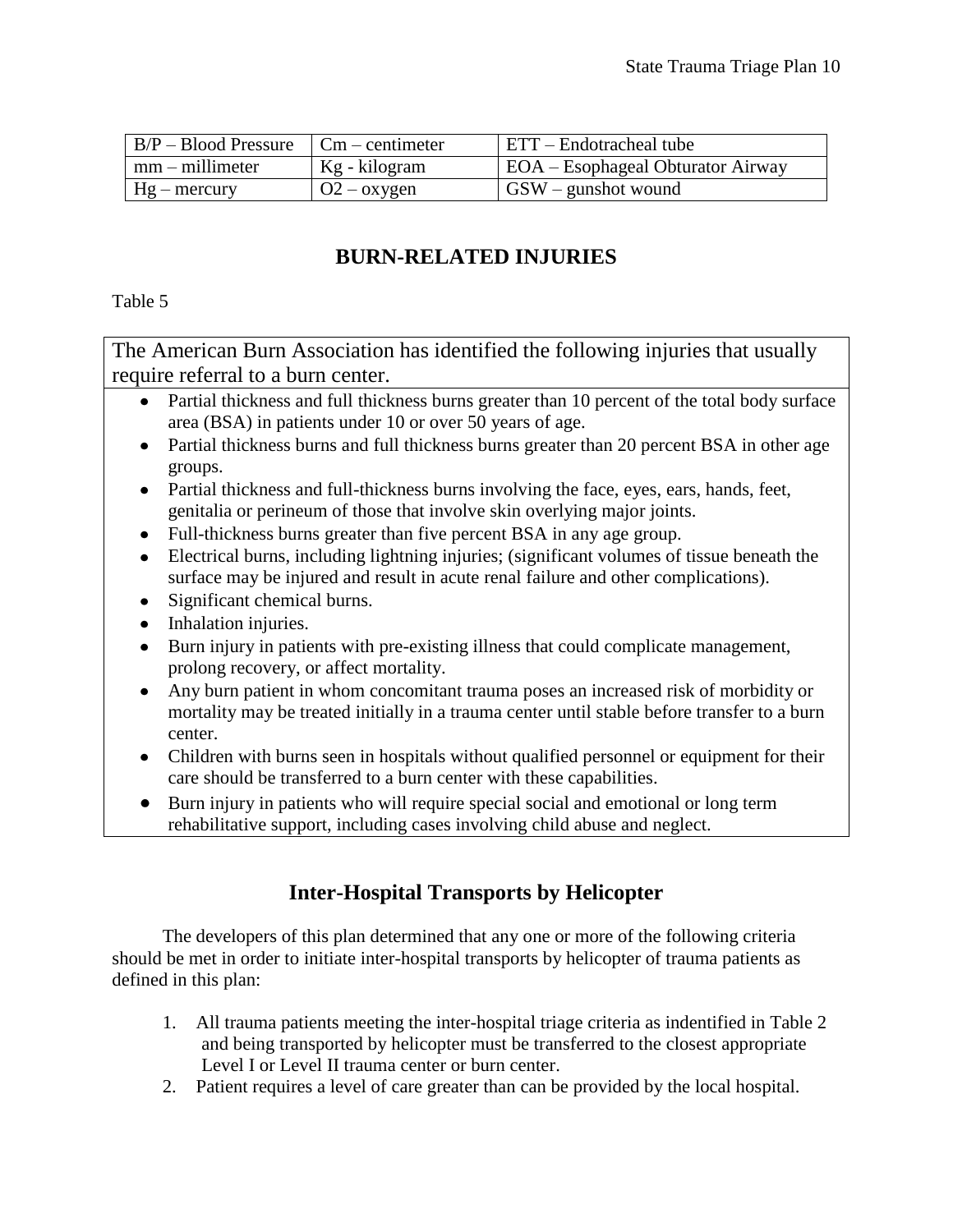- 3. Patient requires time critical intervention, out of hospital time needs to be minimal, or distance to definitive care is long.
- 4. Utilization of local ground ambulance leaves local community without ground ambulance coverage.

## **Trauma Triage Quality Monitoring**

VDH's OEMS is responsible for monitoring and ensuring the quality of trauma care and trauma triage in the Commonwealth. Quality monitoring and assurance is accomplished through several means including, but not limited to, the trauma center designation process, analysis of data from the Emergency Medical Services Patient Care Information System (EMS and Trauma Registries) and from other existing validated sources such as the trauma performance improvement committee, feedback mechanisms, and performance improvement groups throughout the Commonwealth. Figure 2 illustrates the quality monitoring and assurance process.

The Commissioner of Health will report aggregate trauma triage findings annually to assist the EMS and Trauma Systems to improve local, regional and statewide trauma triage programs. A de-identified version of the report will be available to the public and will include, minimally, as defined in the statewide plan, the frequency of (i) incorrect triage in comparison to the total number of trauma patients delivered to a hospital prior to pronouncement of death and (ii) incorrect interfacility transfer for each region.

The program will ensure that each EMS director or hospital is informed of any patterns of incorrect prehospital or interfacility missed triage, delayed or missed interfacility transfer, as defined in the statewide plan, specific to the provider. The program will also give the entity an opportunity to correct any facts on which such a determination is based, if the entity or its providers assert that such facts are inaccurate.

The Commissioner shall ensure the confidentiality of patient information, in accordance with § [32.1-116.1.](http://leg1.state.va.us/cgi-bin/legp504.exe?000+cod+32.1-116.2) Such data or information in the possession of or transmitted to the Commissioner, the EMS Advisory Board, or any committee acting on behalf of the EMS Advisory Board, any hospital or prehospital care provider, or any other person shall be privileged and shall not be disclosed or obtained by legal discovery proceedings as is written in the *Code of Virginia*, unless a circuit court, after a hearing and for good cause shown arising from extraordinary circumstances, orders disclosure of such data.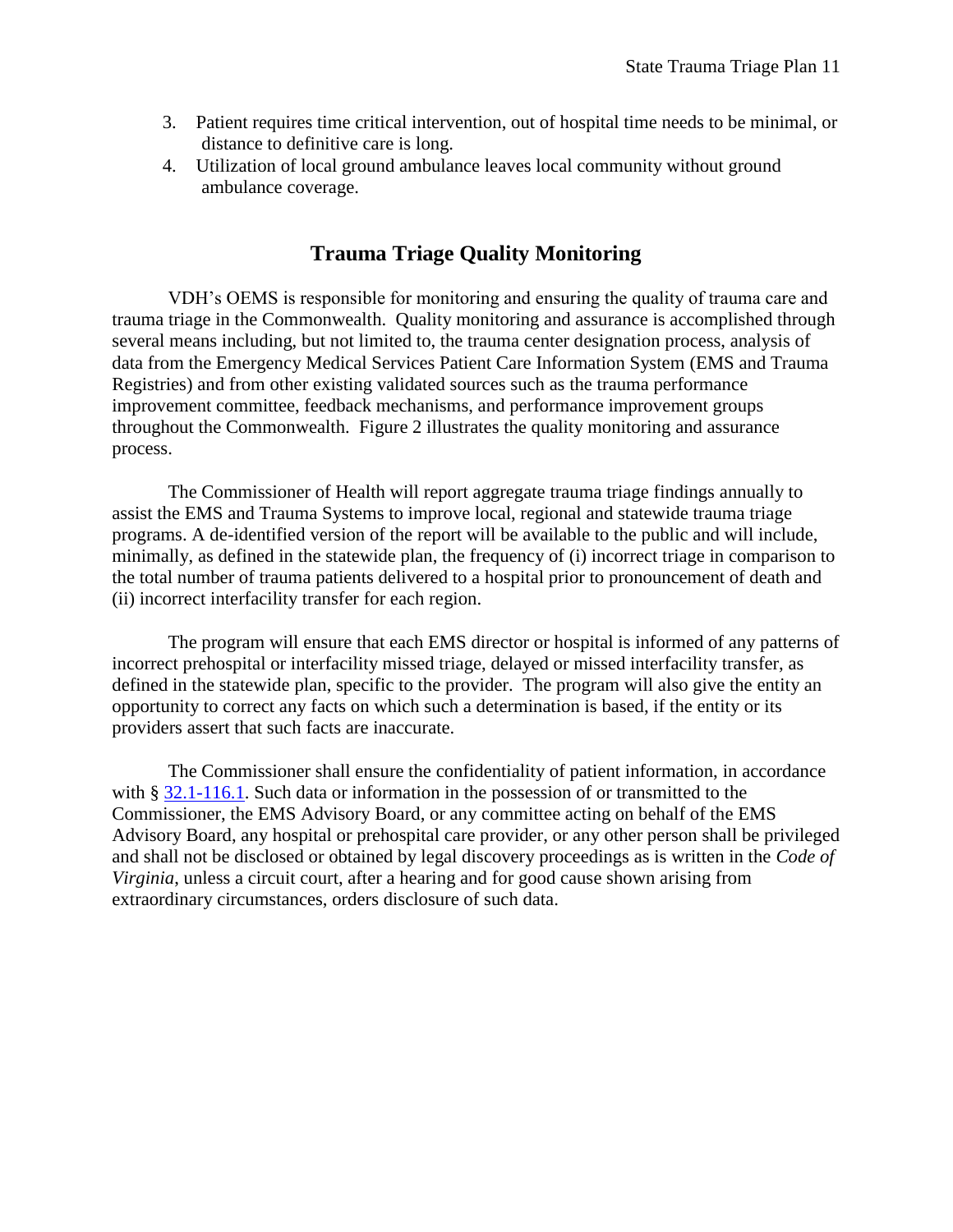

#### Figure 2 Trauma Triage Quality Monitoring and Assurance Process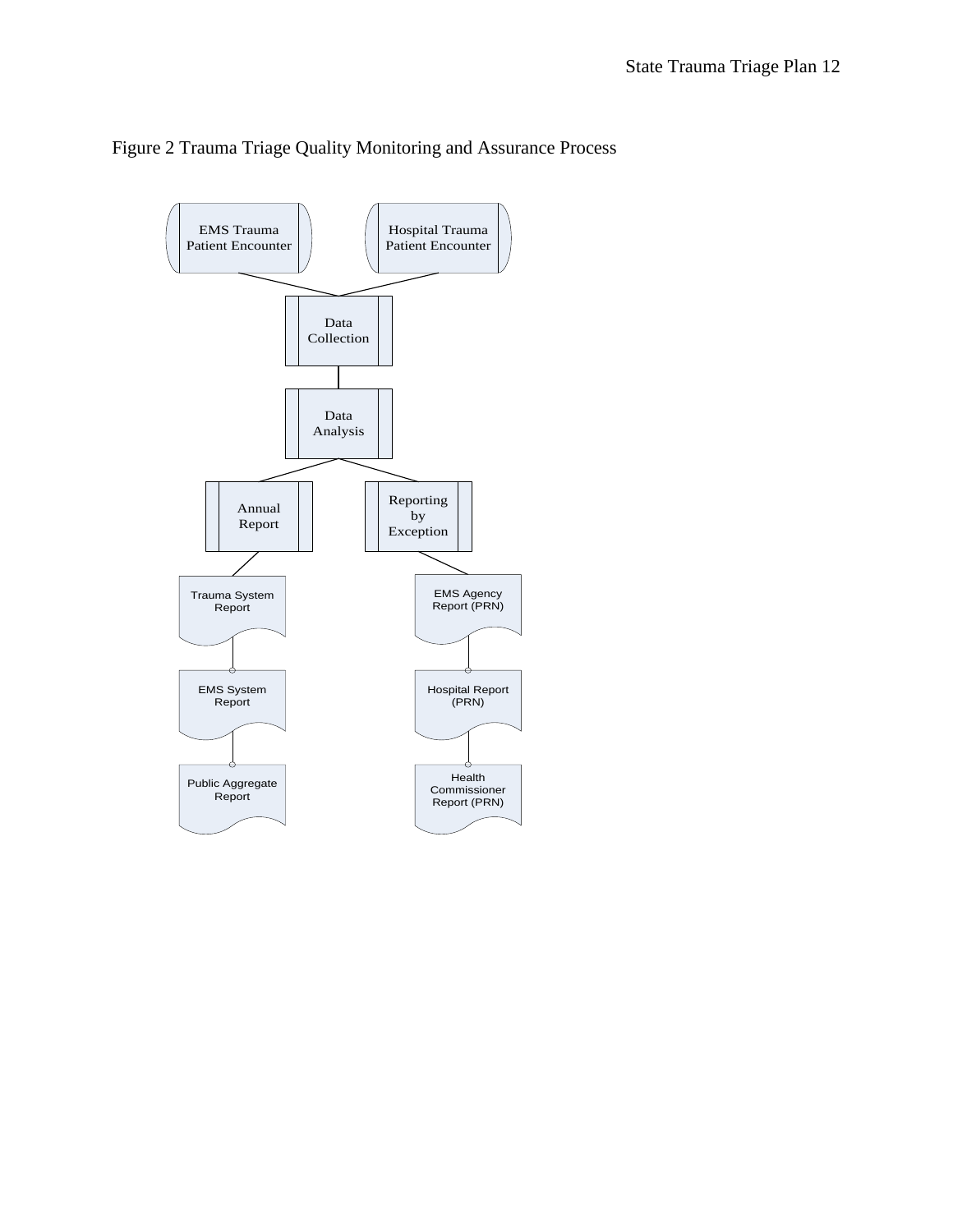# **Virginia Designated Trauma Centers and Designation Level Description**



#### Figure 3 Map of Virginia Trauma Centers

# **Trauma Center Designation Levels Defined**

## **Level I Trauma Centers**

Level I trauma centers have an organized trauma response and are required to provide total care for every aspect of injury, from prevention through rehabilitation. These facilities must have adequate depth of resources and personnel with the capability of providing leadership, education, research, and system planning.

> **Carilion Roanoke Memorial Hospital**  Bellevue @ Jefferson Streets, Roanoke **Inova Fairfax Hospital**  3300 Gallows Road, Falls Church **Sentara Norfolk General Hospital**  600 Gresham Drive, Norfolk **UVA Medical Center**  1224 West Main Street, Charlottesville **VCU Medical Center**   $12<sup>th</sup>$  & Marshall Streets, Richmond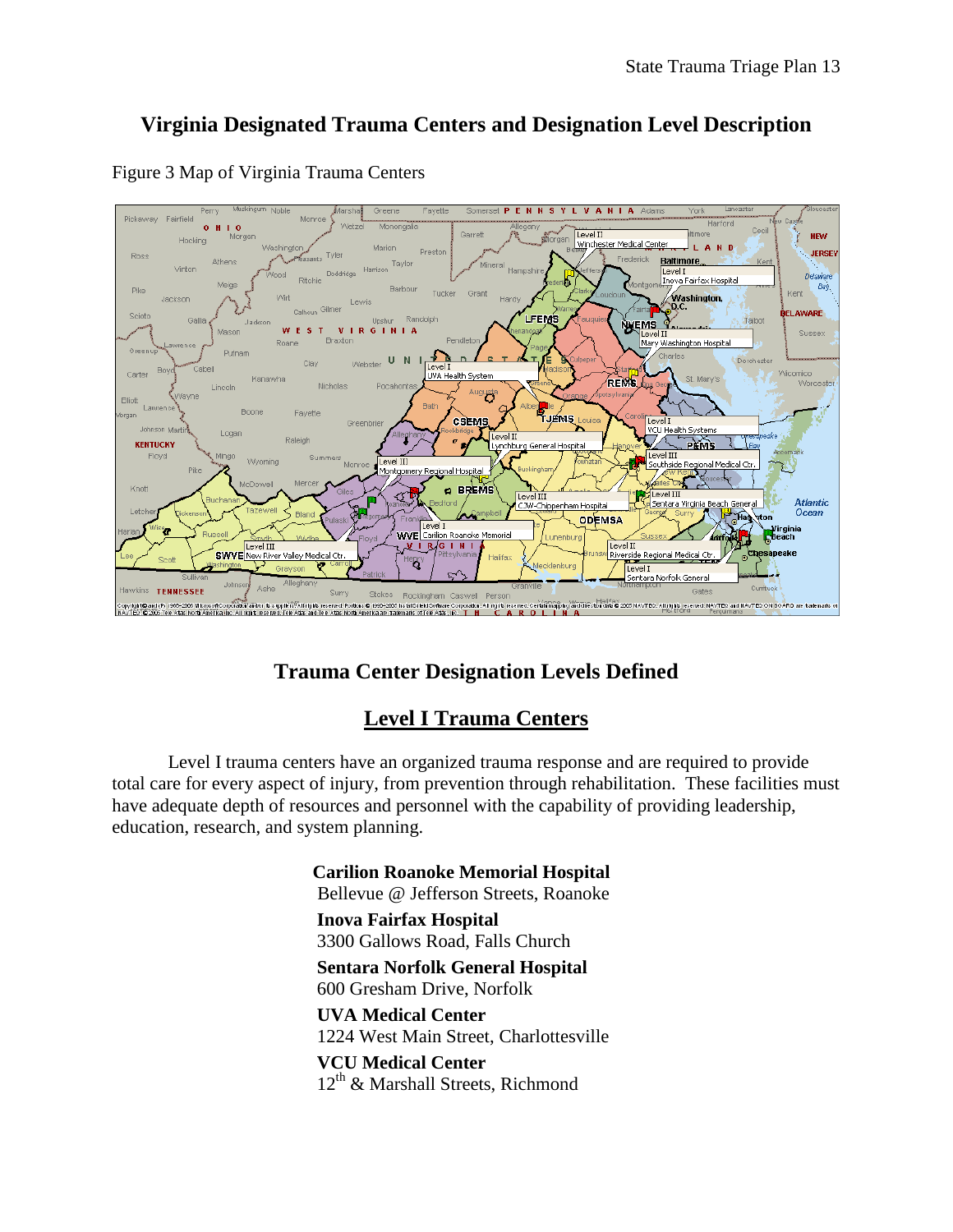### **Level II Trauma Centers**

Level II trauma centers have an organized trauma response and are also expected to provide initial definitive care, regardless of the severity of injury. The specialty requirements may be fulfilled by on-call staffs that are promptly available to the patient. Due to some limited resources, Level II centers may have to transfer more complex injuries to a Level I center. Level II centers should also take on responsibility for education and system leadership within their region.

> **Lynchburg General Hospital**  1901 Tate Springs Road, Lynchburg

**Mary Washington Hospital** 1001 Sam Perry Boulevard, Fredericksburg

**Riverside Regional Medical Center** 500 J. Clyde Morris Boulevard, Newport News

**Winchester Medical Center**  1840 Amherst Street, Winchester

### **Level III Trauma Centers**

Level III centers, through an organized trauma response, can provide prompt assessment, resuscitation, stabilization, emergency operations and also arrange for the transfer of the patient to a facility that can provide definitive trauma care. Level III centers should also take on responsibility for education and system leadership within their region.

> **Carilion New River Valley Medical Center**  2900 Lamb Circle, Christiansburg

**CJW Medical Center, Chippenham**  7101 Jahnke Road, Richmond

**Montgomery Regional Hospital**  3700 South Main Street, Blacksburg

**Sentara Virginia Beach General Hospital**  1060 First Colonial Road, Virginia Beach

**Southside Regional Medical Center**  200 Medical Park Blvd, Petersburg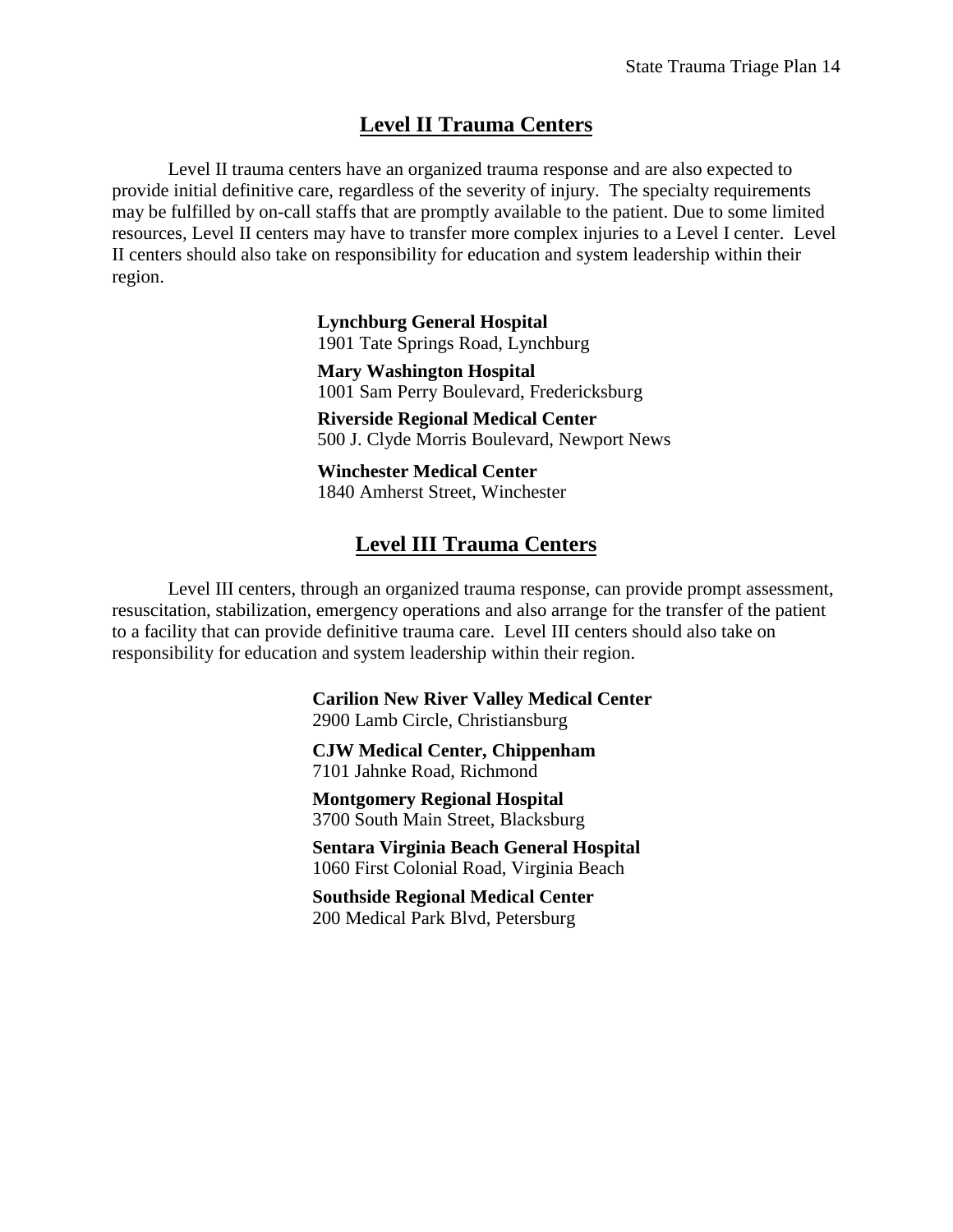# **Minimum Surgical Specialties for Trauma Designation by Level of Designation**

Table 6

| <b>Surgical Clinical Capabilities: (On call</b><br>and promptly available) | <b>Level of Designation</b> |                         |              |
|----------------------------------------------------------------------------|-----------------------------|-------------------------|--------------|
|                                                                            | I                           | $\mathbf{I}$            | Ш            |
| Trauma/General Surgery                                                     | X                           | X                       | X            |
| Anesthesiology                                                             | X                           | $\mathbf{X}$            | $\mathbf{X}$ |
| <b>Orthopedic Surgery</b>                                                  | $\mathbf{X}$                | X                       | $\mathbf{X}$ |
| <b>Thoracic Surgery</b>                                                    | $\mathbf{X}$                | X                       |              |
| Cardiac Surgery                                                            | $\mathbf{X}$                |                         |              |
| Pediatric Surgery                                                          | $\mathbf X$                 |                         |              |
| <b>Hand Surgery</b>                                                        | $\mathbf{X}$                |                         |              |
| Microvascular/Replant Surgery                                              | $\mathbf{X}$                |                         |              |
| <b>Neurological Surgery</b>                                                | $\mathbf{X}$                | $\mathbf{X}$            |              |
| <b>Plastic Surgery</b>                                                     | $\mathbf{X}$                | $\mathbf{X}$            |              |
| <b>Maxillofacial Surgery</b>                                               | $\mathbf X$                 | $\mathbf{X}$            |              |
| Ear, Nose & Throat Surgery                                                 | $\mathbf X$                 | X                       |              |
| <b>Oral Surgery</b>                                                        | $\mathbf X$                 |                         |              |
| <b>Ophthalmic Surgery</b>                                                  | X                           | $\mathbf X$             |              |
| Gynecological Surgery/Obstetrical Surgery                                  | X                           | $\overline{\mathbf{X}}$ |              |

Source: Virginia Statewide Trauma Center Designation Program Hospital Resource Manual (Health, 2006)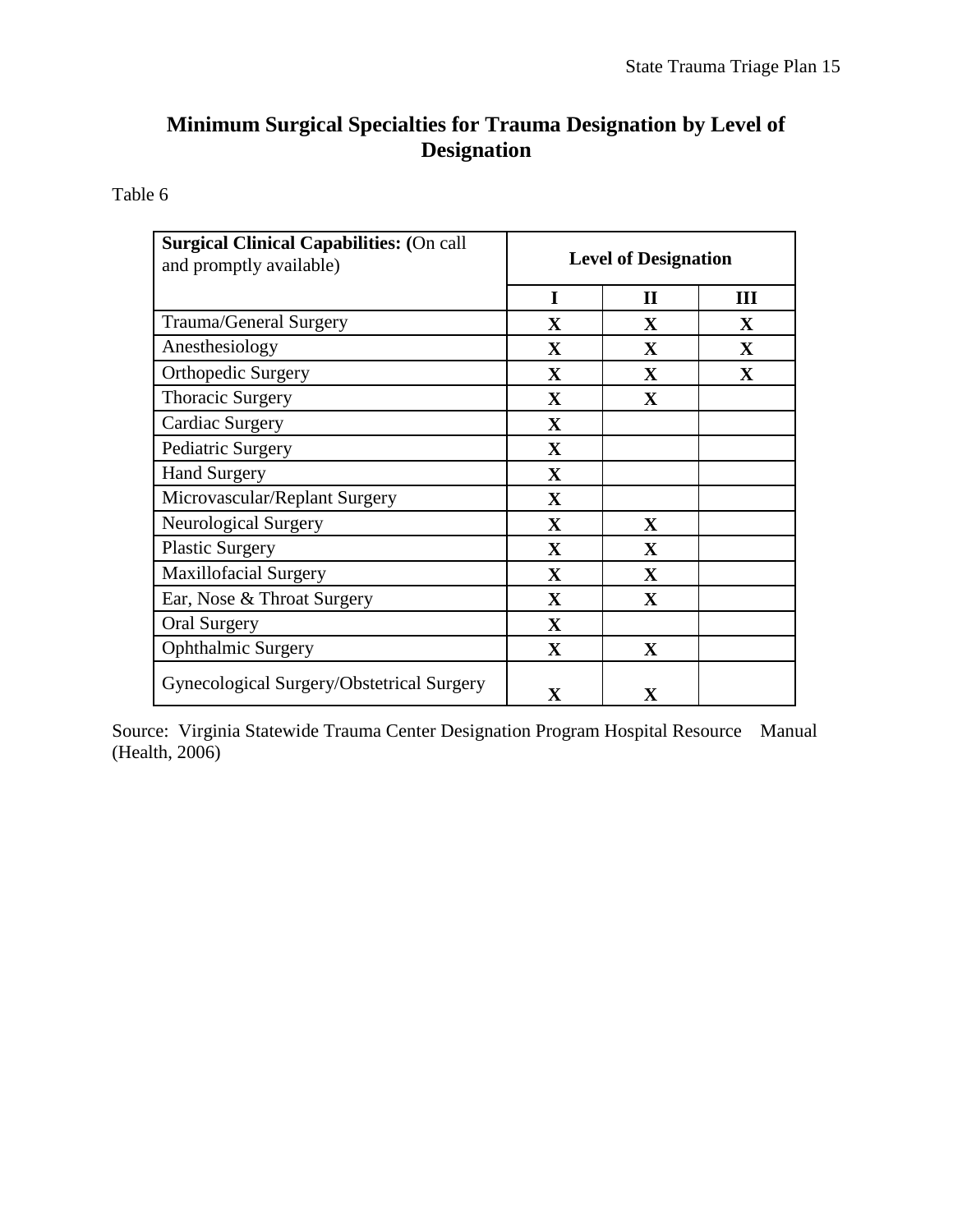# **Minimum Medical Specialties for Trauma Designation by Level of Designation**

#### Table 7

| <b>Medical Clinical Capabilities:</b> | Level of           |              |              |
|---------------------------------------|--------------------|--------------|--------------|
| (On call and promptly available)      | <b>Designation</b> |              |              |
|                                       | T                  |              | Ш            |
| Cardiology                            | X                  | $\mathbf{X}$ |              |
| Pulmonology                           | X                  |              |              |
| Gastroenterology                      | X                  |              |              |
| Hematology                            | X                  |              |              |
| <b>Infectious Disease</b>             | X                  |              |              |
| <b>Internal Medicine</b>              | X                  | $\mathbf{X}$ | $\mathbf{X}$ |
| Nephrology                            | X                  |              |              |
| Pathology                             | X                  | $\mathbf{X}$ | $\mathbf{X}$ |
| Pediatrics                            | X                  |              |              |
| Radiology                             | X                  | $\mathbf{X}$ | $\mathbf x$  |
| Interventional Radiology.             | $\mathbf X$        |              |              |

Source: Virginia Statewide Trauma Center Designation Program Hospital Resource Manual (Health, 2006)

# **Trauma Triage Related Resources**

#### **Virginia Office of EMS Trauma Web page**:

<http://www.vdh.virginia.gov/OEMS/Trauma/index.htm>

#### **Centers for disease Control and Injury Prevention**

CDC Field Triage Main page:<http://www.cdc.gov/fieldtriage/> CDC National Trauma Triage Protocol Podcast: <http://www2a.cdc.gov/podcasts/player.asp?f=10649> CDC Field Triage PowerPoint: <http://search.msn.com/results.aspx?q=CDC+Trauma+triage&FORM=CBPW&first=1>

## **American College of Surgeons – Committee on Trauma**

<http://www.facs.org/trauma/index.html>